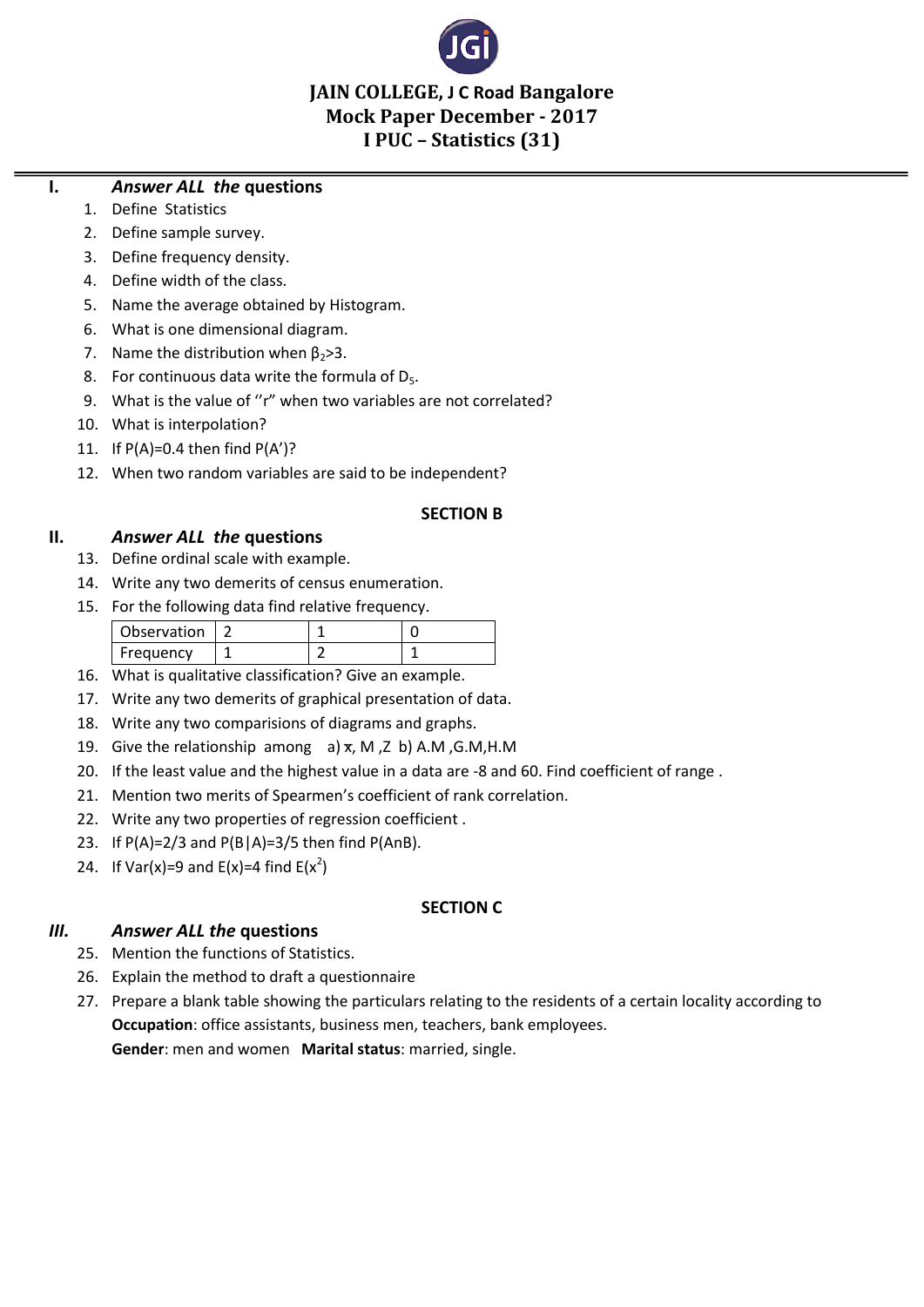28. The following data relates to the monthly expenditure (in Rs) of two families A and B.

| Commodities              |             |          |
|--------------------------|-------------|----------|
|                          | Expenditure |          |
|                          | Family A    | Family B |
| <del>- 29.</del><br>Food | 2000        | 2500     |
| Clothing                 | 1000        | 2000     |
| Rent                     | 800         | 1000     |
| Light and Fuel           | 400         | 500      |
| Miscellaneous            | 800         | 2000     |

Represent the data by a rectangular diagram on percentage basis.

29. The following table shows the age distribution of persons in a particular region. Find median age.

| Age            | 10<br>Below | 20<br>Below: | Below 30 | Below 40 | Below 50 | Below 60 | <b>Below</b> |
|----------------|-------------|--------------|----------|----------|----------|----------|--------------|
| No. of persons |             |              |          | --       |          | --       |              |

30. Write the difference between correlation and regression.

31. Find the two regression lines from the following data.

|     |                |  |  | 55   57   58   59   59   60   61   62 | -64 |
|-----|----------------|--|--|---------------------------------------|-----|
| 74. | $\frac{1}{77}$ |  |  | 78   75   78   82   82   79   81      |     |

32. Following are the survey results of literate persons and the employment at a village .Find Yule's coefficient of association and interpret. Total adults =5000, Literates=645, Employed=695, Literate employed=410.

33. Use the binomial expansion method to estimate the index number for 2004.

| Year      | 2000 | 2001          | 2002 | 2003     | 2004                     |
|-----------|------|---------------|------|----------|--------------------------|
| Index No. | 100  | $\sim$<br>⊥∪/ | 124  | 57<br>∸~ | $\overline{\phantom{0}}$ |

34. State and prove multiplication theorem of probability for two dependent events.

35. The probability that India wins a cricket match is 0.6. If India plays three matches find the probability that it wins a) at least one match. b) all the three matches .

36. State and prove addition theorem of expectation for two random variables X and Y.

### **SECTION D**

### **30.** *Answer ALL the* **questions**

37. Compare the variations and averages for the following distribution regarding expenditure on food of families in two different places.

| Expenditure per month | Number of families |         |
|-----------------------|--------------------|---------|
|                       | Place A            | Place B |
| 600-800               | 25                 | 32      |
| 800-1000              | 42                 | 65      |
| 1000-1200             | 68                 | 84      |
| 1200-1400             | 152                | 124     |
| 1400-1600             | 53                 | 30      |

38. Calculate Bowley's coefficient of skewness from the data given below.

|                                     | -                           | $\overline{\phantom{a}}$ | $\sim$<br><b>___</b>   | $\mathbf{A}$<br><u>_ _</u>                  | 43                | $\sim$ $\sim$<br>ےر |                |
|-------------------------------------|-----------------------------|--------------------------|------------------------|---------------------------------------------|-------------------|---------------------|----------------|
| ∽<br>$\overline{\phantom{0}}$<br>ັ້ | )-40<br>$\Omega$<br>≺<br>υU | 0-50<br>40               | 0-60<br>$\Gamma$<br>טכ | $\overline{\phantom{a}}$<br>rn.<br>bU-<br>U | 0-80<br>⇁⌒<br>. U | 80<br>)-90          | -100<br>$90 -$ |

| 39. Calculate the coefficient of correlation between X and Y for the following data. |  |  |  |  |  |  |  |  |  |  |
|--------------------------------------------------------------------------------------|--|--|--|--|--|--|--|--|--|--|
|                                                                                      |  |  |  |  |  |  |  |  |  |  |
|                                                                                      |  |  |  |  |  |  |  |  |  |  |
|                                                                                      |  |  |  |  |  |  |  |  |  |  |
|                                                                                      |  |  |  |  |  |  |  |  |  |  |

40. (a) A box contains 5 white balls and 3 black balls. Two balls are drawn one after the other. Find the probability of getting a white ball in the first draw and a black ball in the second draw when (\*) the first drawn ball is replaced.

(\*) the first drawn ball is not replaced.

(b) A random variable X has the following probability distribution.

3 |- |- |- |3 |8

| (b) Thendom vanable A has the following probability distribution. |     |                          |     |          |      |      |  |  |  |  |  |
|-------------------------------------------------------------------|-----|--------------------------|-----|----------|------|------|--|--|--|--|--|
|                                                                   | -   | $\overline{\phantom{0}}$ |     |          |      |      |  |  |  |  |  |
| P(x)                                                              | v.⊥ | ັບ.⊥                     | v.z | יר<br>δÑ | ັບ.ບ | ັບ.⊥ |  |  |  |  |  |